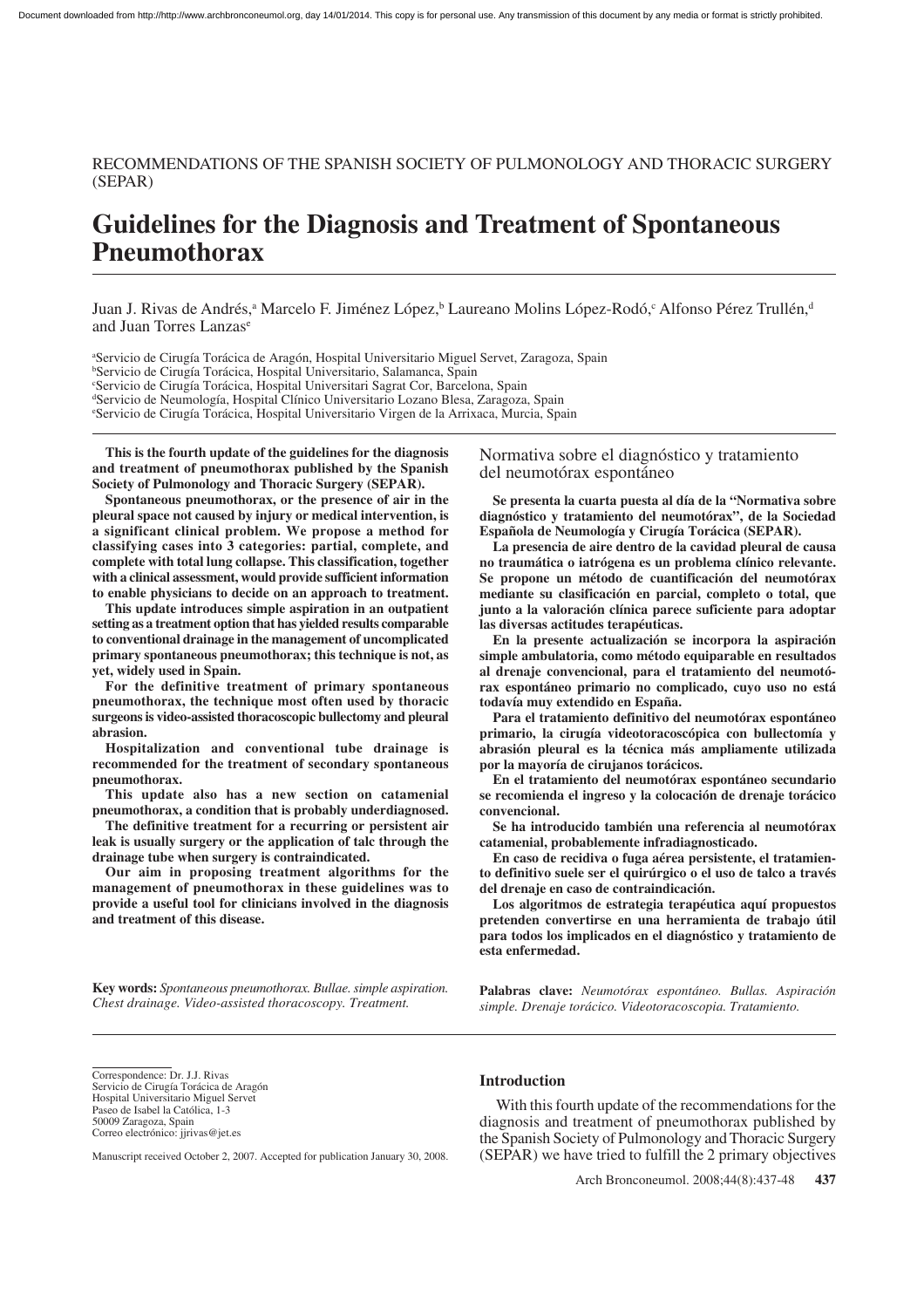of such guidelines: *a)* to help the pulmonologist, thoracic surgeon, or other professional interested in the subject to take the most appropriate action to resolve a specific clinical problem; and *b)* to define SEPAR's official position on this significant clinical problem.

The focus of these guidelines is the treatment of spontaneous pneumothorax, defined as the presence of air in the pleural space not caused by injury or medical intervention. In our opinion, the distinction between primary and secondary spontaneous pneumothorax remains useful (despite the obvious presence in the former of pathological abnormalities) because this internationally accepted terminology precisely indicates and defines the respective characteristics of these 2 clinical entities.

In the SEPAR guidelines published 5 years ago, chest drainage methods based on small-bore catheters and oneway valves were introduced as therapeutic options for short stay patients and even outpatients. This update simplifies the criteria for classifying and quantifying pneumothoraces on radiographs, and introduces simple aspiration—a procedure as yet not widely used in Spain—as a simple, safe, and effective technique that yields results comparable to those of conventional chest drainage in the management of uncomplicated first primary pneumothoraces. There is still some debate concerning the definitive treatment of primary pneumothorax between the interventional pulmonologists, who propose conventional simple thoracoscopy with insufflation of talc, and the chest surgeons, who favor resection of bullae and mechanical pleural abrasion or partial pleurectomy using video-assisted thoracoscopic surgery (VATS).

This update also includes a new section on catamenial pneumothorax, a condition that is probably underdiagnosed and perhaps for this reason is often treated with poor results.

We believe that these guidelines should become a useful working tool in hospital emergency departments, and will be of interest to emergency physicians, internists, general and thoracic surgeons, and pulmonologists, as well as any other professionals involved in the diagnosis and treatment of this prevalent disease. Although pneumothorax rarely endangers the patient's life except in the case of tension pneumothorax or when the condition is caused by a severe underlying lung disease, we believe that interdisciplinary cooperation and the use of the treatment algorithms proposed in these guidelines will improve the care of these patients.

#### **Pathophysiologic and Etiologic Characteristics**

#### *Concept*

We define pneumothorax as the presence of air in the pleural space leading to loss of the negative subatmospheric intrapleural pressure and partial or total lung collapse.

## *Classification*

Pneumothoraces can be classified by etiology as either spontaneous or acquired (iatrogenic or traumatic). There are 3 types of spontaneous pneumothorax: *a)* primary, when there is no apparent lung disease;  $b$ ) secondary, when there is an underlying pleural or pulmonary disease; and *c)* catamenial, when the condition is related to the menstrual cycle.

#### *Epidemiology*

Spontaneous pneumothorax remains a significant health problem, and the incidence varies considerably.1-4 Gupta et al1 estimated an overall incidence for this disease in England of 16.8 per 100 000 population per year (24 for men and 9.8 for women), and an incidence for patients requiring hospitalization of 11.1 per 100 000 per year  $(16.6$  for men and 5.8 for women). Melton et al<sup>3</sup> found the age adjusted incidences of primary and secondary pneumothorax in the United States of America to be 4.2 and 3.8 cases per 100 000, respectively. The incidence of primary spontaneous pneumothorax was 7.4 per 100 000 in men and 1.2 per 100 000 in women (a male/female ratio of 6.2:1), and that of secondary spontaneous pneumothorax was 6.3 per 100 000 in men and 2 per 100 000 in women (a male/female ratio of 3.2:1). Bense et al<sup>4</sup> found an incidence of primary pneumothorax in Sweden of 18 to 28 per 100 000 in men and 1.2 to 6 in women. It is important to bear in mind that the incidence of this entity is not fully known since the condition can be asymptomatic, but the prevalence has been shown to be increasing.<sup>1</sup> It is important to note, with respect to the age of onset, that the peak incidence of primary pneumothorax is among young people, whereas the incidence of secondary pneumothorax is highest in the population over 55 years of age. $1,3$ 

Recurrence rates reported in the literature vary widely depending on the treatment applied and the follow-up period used in the study.5 Although it is impossible to predict the general course of spontaneous pneumothorax, studies have shown that the recurrence rate of primary pneumothorax is approximately 30% (range,  $16\% - 52\%$ ) with follow-up in some studies for as long as  $10$  years<sup>5</sup>; recurrence rates of secondary pneumothorax range from 40% to 56%.6,7 In most cases, recurrence occurred during the 6 months following the first episode.<sup>8</sup> Sadikot et al,<sup>9</sup> who followed 153 patients with primary pneumothorax for 54 months, observed a recurrence rate of 39% during the first year and reported that pneumothorax was contralateral in 15% of the patients studied. When a second episode of pneumothorax is not treated appropriately, the possibility of a third increases considerably. Voge and Anthracile<sup>10</sup> reported a 28% rate of recurrence following a first episode. Of these cases, 23% presented a third episode, and 14% of this 23% had a fourth episode. The overall rate of recurrence in that study was 35%.

Among the risk factors for recurrence of spontaneous pneumothorax, Lippert et al<sup>6</sup> mentioned pulmonary fibrosis on chest radiographs, age over 60 years, and an increased height-to-weight ratio (evidence level 2–). According to the British Thoracic Society (BTS), smoking, height in male patients, and age are the main risk factors for recurrence in primary pneumothorax, while in secondary pneumothorax the factors are age, pulmonary fibrosis, and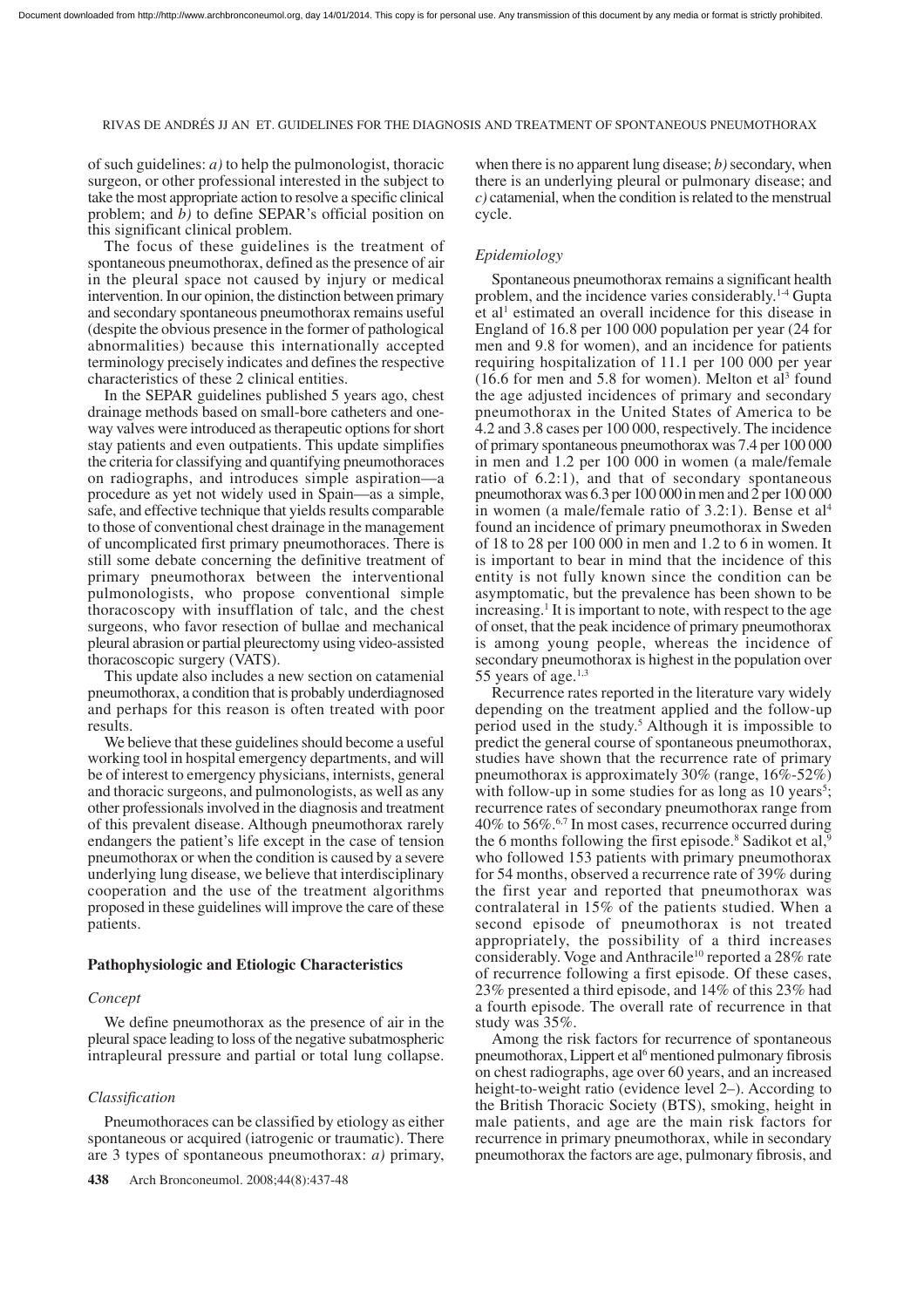emphysema.2 It is important to emphasize that the BTS pleural disease group found a relationship between recurrence of pneumothorax and continued smoking (evidence level 3).2

Recent mortality rates in the United Kingdom were 0.62 per million per year for women and 1.26 per million per year for men.1Among patients aged over 55, the same authors reported mortality of 1.8% and 3.3% among hospitalized men and women, respectively (evidence level  $3$ ).<sup>1</sup> With respect to the relationship between mortality and type of pneumothorax, primary spontaneous pneumothorax is rarely fatal,<sup>1</sup> but death is more common in secondary pneumothorax because of the underlying lung disease and the patients' impaired respiratory reserve.11 In patients with chronic obstructive pulmonary disease (COPD), mortality ranges between 1% and 7%. Videm et al<sup>7</sup> found that mortality in patients with COPD was 4 times higher with each successive episode (evidence level  $2+$ ).

#### *Etiology and Pathophysiology*

Primary spontaneous pneumothorax is unrelated to a specific precipitating event and occurs in a person who in theory has no underlying lung disease. It is associated with smoking and an asthenic or leptosomic physical constitution or morphologic biotype.12 Smoking is an important risk factor associated with respiratory bronchiolitis, which has been detected in  $88\%$  of smokers with primary pneumothorax.13 The risk among men who smoke more than 20 cigarettes per day is  $12.3\%$ , a figure that contrasts with  $0.1\%$  in nonsmokers and correlates directly and exponentially with tobacco consumption (evidence level  $2++$ ).<sup>4</sup> It should be noted that their conclusions apply equally to women. Bense et al<sup>4</sup> observed that the relative risk of pneumothorax among smokers as compared to nonsmokers was 22 times higher for men and 9 times higher for women. The surprising finding is that, in spite of this clear relationship between spontaneous pneumothorax and smoking, 80% to 86% of patients continue to smoke after a first episode.<sup>14</sup> Patterns of family inheritance, although uncommon, may also influence risk. Several studies have analyzed the familial incidence of spontaneous pneumothorax and of primary pneumothorax in particular. Contrary to popular belief, physical activity does not appear to influence the onset of primary pneumothorax, and there is no clear evidence of any relationship with changes in weather or atmospheric pressure (evidence level  $2+$ ).<sup>15</sup> Primary pneumothorax has, however, occasionally been linked to specific sporting and work activities (evidence level 3).16

Secondary spontaneous pneumothorax can be caused by many different diseases, including infectious processes (*Pneumocystis jiroveci*, *Mycobacterium tuberculosis*, and necrotizing pneumonia), interstitial lung disease, connective tissue disease, Langerhans cell histiocytosis, lymphangio leiomyomatosis, cystic fibrosis, and COPD. Cystic fibrosis and COPD are the most commonly reported associated conditions.<sup>11</sup>

While the pathophysiologic mechanisms of spontaneous pneumothorax are still poorly understood, $17,18$ 

it is thought that primary pneumothorax is caused by the formation and subsequent rupture of subpleural bullae.5 The hypothesis has been advanced that structural changes in the lung parenchyma (generally called emphysemalike changes) give rise to a higher pressure gradient from the apex to the base of the pleural space, which in turn increases intraalveolar pressure and results in considerable distension of the apical subpleural alveoli. This leads to the formation and subsequent rupture of cysts, a process associated with the degradation of elastic fibers in the lung caused—particularly in smokers—by mediators released by neutrophils and macrophages. This degradation causes an imbalance between proteases and antiproteases and oxidants and antioxidants, resulting in irreversible damage to the lung parenchyma, emphysema, and the formation of pulmonary bullae. After a bulla forms, inflammation of the small airways leads to an increase in alveolar pressure resulting in rupture followed by leakage of air through the lung interstitium into the hilum.<sup>11</sup> In one study, emphysema-like changes were found on computed tomography (CT) scans in 81% of nonsmoking non- $\alpha_1$ -antitrypsin deficient men with a previous episode of primary pneumothorax and in only 20% of the controls with no history of pneumothorax.19 These changes were located in the apices of the upper pulmonary lobes and presented as localized areas of low attenuation measuring at least 3 mm in diameter, sometimes delimited by thin walls. Despite the evidence of emphysema-like changes found in patients with primary spontaneous pneumothorax, some authors maintain that these changes are not the sole cause of this disease. It is also possible that an association of factors may trigger the pneumothorax and give rise to a persistent air leak. These may include distal airway inflammation due to a hereditary predisposition, anatomic abnormalities, or smoking (which plays an important role) as well as the diffuse bilateral subpleural emphysema-like changes and the porosity of the visceral pleura observed in these patients.<sup>18,20</sup>

Jordan et al<sup>21</sup> observed bullae in the CT scans of  $46\%$ to 52% of the patients they studied, and Lesur et al<sup>22</sup> in 80%. Using thoracoscopy, Janssen et al<sup>23</sup> found emphysema-like changes in 69% to 77% of cases, and Donahue et al<sup>24</sup> found them in 90%. Sihoe et al<sup>25</sup> detected bilateral bullous lesions on CT scans in 54% of cases, and Ikeda et al<sup>26</sup> in 93% of patients who underwent bilateral surgery. However, in a study comparing patients with first-time primary pneumothorax and patients with recurrent primary pneumothorax, the number of bullae detected in the patients with recurrent disease was not higher, an observation that led the authors to suggest that such lesions do not constitute the sole risk factor.<sup>23</sup> Horio et al<sup>27</sup> reported that bullectomy alone without chemical pleurodesis or pleurectomy does not prevent recurrence.

The pathophysiology of secondary spontaneous pneumothorax is multifactorial and remains poorly understood. Air enters the pleural space after alveolar rupture caused by peripheral lung necrosis or some other mechanism related to the underlying lung disease responsible in each case.<sup>2,20</sup>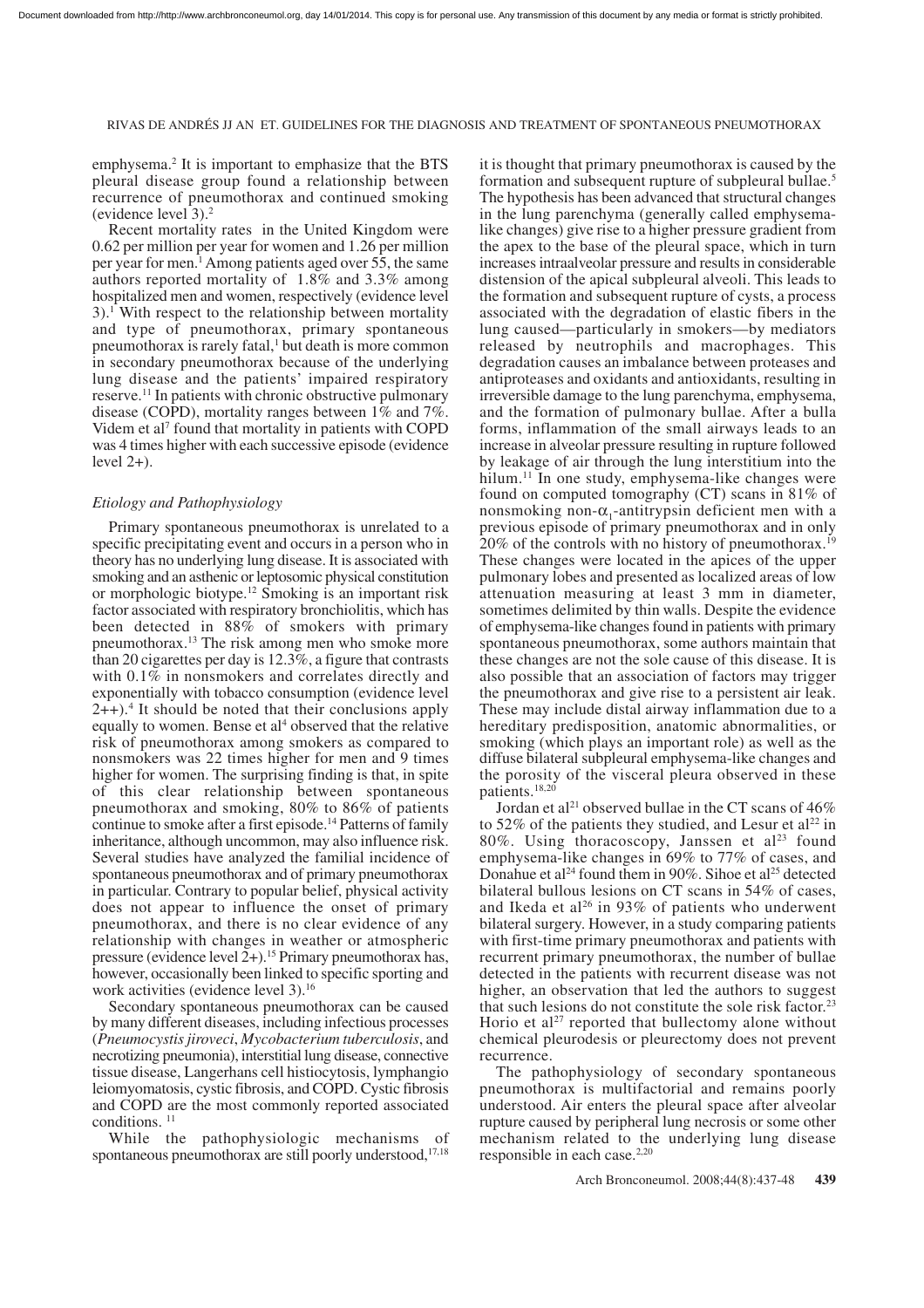#### **Diagnostic Assessment**

It is important to ascertain whether the pneumothorax is primary or secondary, whether it is a first episode or a recurrence, and whether or not it is accompanied by pleural effusion. The overall care plan for this disease should, therefore, include a complete and accurate medical history and a physical examination.

Evaluation and quantification of the size and volume of the pneumothorax by chest radiography should be complemented by assessment of the patient's clinical status, determination of the type of spontaneous pneumothorax, and identification of possible active air leaks. The findings will provide a basis for choosing the most appropriate therapeutic approach.<sup>2,28,29</sup>

#### *Clinical Presentation and Physical Examination*

The extent to which the lung has collapsed and the reduction in ventilatory capacity caused by such collapse correlates with the volume of air in the pleural space. However, the symptoms reported by patients with secondary spontaneous pneumothoraces are more closely related to their pulmonary respiratory reserve than to the degree of collapse.

The typical profile of the patient with primary spontaneous pneumothorax is a tall, thin or asthenic, and usually male young person aged between 20 and 30 years.<sup>11</sup> There is no relationship between clinical presentation and the size of the pneumothorax (evidence level  $2+$ ).<sup>2</sup> The condition is asymptomatic in 10% of patients and in such cases it may be detected during a routine medical examination or evaluation for another disease. It has even been shown that 46% of patients with primary pneumothorax wait more than 2 days after onset of symptoms before consulting a physician (evidence level 3).2 In 80% to 90% of cases, pneumothorax occurs when the patient is at rest or their level of physical activity is very low. The condition tends to affect individuals with specific physical characteristics (a leptosomic morphological constitutional type) and psychological makeup (type A behavior pattern characterized by an emphasis on competition, impatience, distrust, hostility, and dedication to work) (evidence level 3). The patient presents with acute or subacute one-sided pleuritic chest pain that is exacerbated by deep respiratory movements and coughing fits and alleviated by shallow breathing and immobilization. They report a certain degree of sudden onset dyspnea, sometimes accompanied by irritative cough.<sup>20</sup> All of these symptoms are exacerbated by respiratory movements. If the pneumothorax is small, pain may be the only symptom and even this may disappear within hours of onset, usually within 24 hours, even when the condition remains untreated and does not resolve.<sup>11</sup> The results of physical examination in patients with primary pneumothorax vary. They may be almost normal (although tachycardia is a common finding in patients with small pneumothoraces) or they may include reduced movement of the chest wall on the affected side, decreased or absent breath sounds, increased resonance to percussion, and a reduction in voice projection.<sup>11</sup> Spontaneous pneumothorax usually affects the right lung, and is bilateral in fewer than 10% to 15% of patients.9,11

The clinical signs and symptoms of secondary pneumothorax are more intense and severe. Intense dyspnea, respiratory failure, and scant respiratory reserve are all symptoms that may be life-threatening and require immediate treatment. Some of the most clinically significant symptoms that may develop, depending on the underlying disease, include ipsilateral chest pain, varying degrees of hypoxemia with or without hypercapnia, and systemic hypotension. Due to the presence of underlying disease, physical examination does not reveal very much in these patients; the absence of breath sounds, a hyperresonant percussion note, and diminished vocal vibrations are the main findings.4

Both primary and secondary spontaneous pneumothorax are occasionally accompanied by pleural effusion (10%- 20%) of greater or lesser volume. This effusion, which is usually eosinophilic, is caused by irritation of the pleura by the entrance of air, and is, on rare occasions, accompanied by hemothorax.

In short, clinical parameters are not reliable indicators of the size of the pneumothorax (evidence level  $2+$ ).<sup>2</sup> With respect to clinical status, according to the criteria published by the American College of Chest Physicians<sup>28</sup> a pneumothorax is clinically stable when the patient's respiratory rate is under 24 breaths/min, heart rate is between 60 and 120 beats/min, systemic blood pressure is normal, room air oxygen saturation is above 90%, and the patient can speak in whole sentences between breaths. The BTS guidelines add absence of dyspnea as another marker of clinical stability.<sup>2</sup>

#### *Additional Testing*

Certain additional tests are important in the diagnosis of pneumothorax.

*Imaging studies before treatment*. Diagnosis is confirmed by imaging studies, primarily a plain chest film using a standard projection (posteroanterior radiograph obtained during forced inspiration with the patient in a standing position ). The image will show the visceral pleural line clearly defined by increased opacity and the absence of distal lung markings. International guidelines do not recommend routine use of the forced expiratory maneuver for diagnosis (grade B recommendation).<sup>2,28,29,30</sup>

Although CT scans can reveal the underlying pathophysiologic lesions that cause spontaneous pneumothorax, the ACCP does not recommend the routine use of this imaging technique for patients with first-time primary or secondary pneumothoraces.28 CT may, however, be useful for evaluating patients with recurrent secondary pneumothorax, to determine the best treatment for persistent air leaks or to plan a surgical intervention. The BTS recommends using CT when required to differentiate between pneumothorax and bullous lung disease, when aberrant tube placement is suspected and when the plain chest radiograph is difficult to read owing to the presence of subcutaneous emphysema (grade C recommendation).2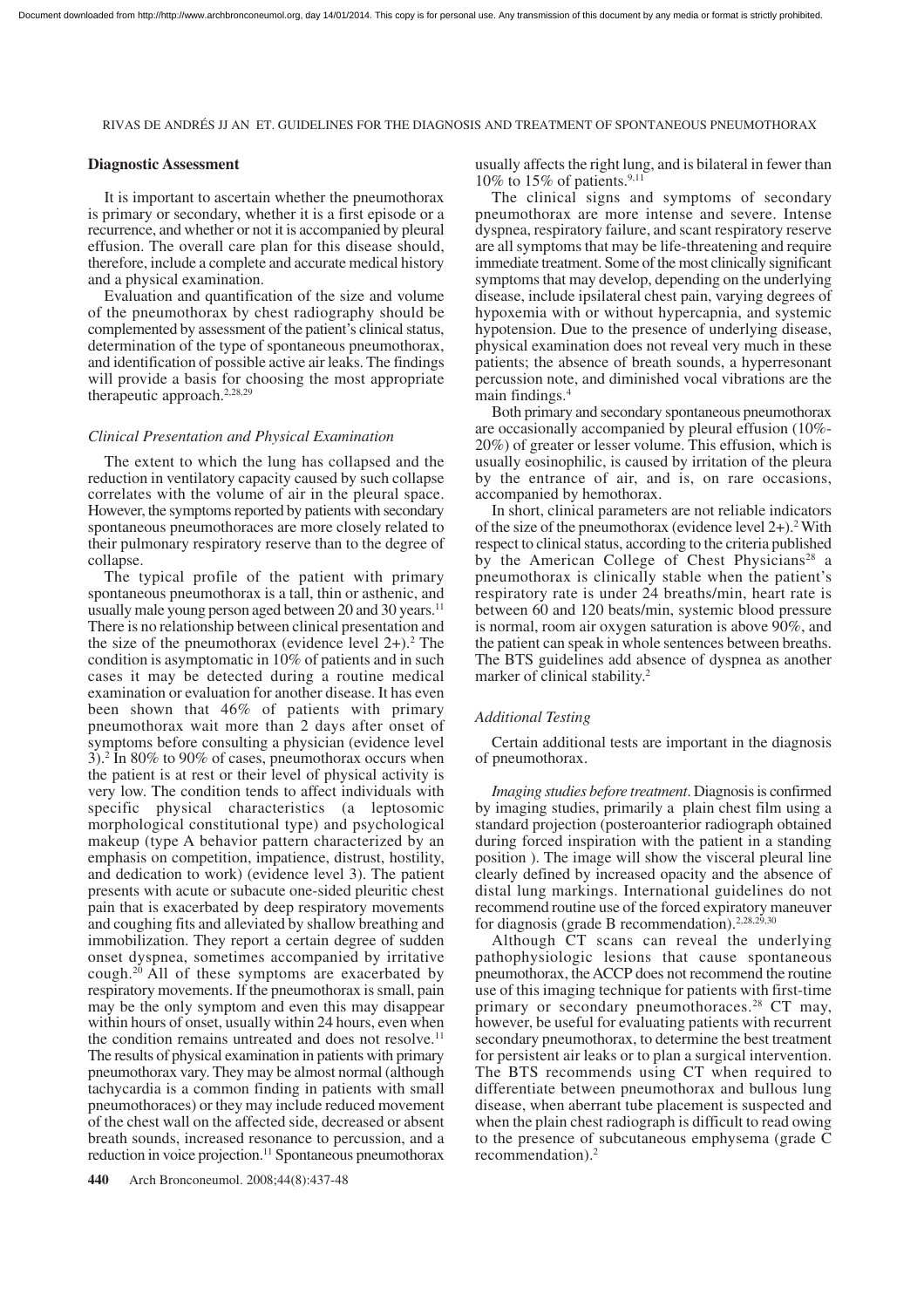



Figure 1. Partial pneumothorax in the left lung.<br>
Figure 2. Complete pneumothorax in the left lung.

*Resting arterial blood gas analysis-pulse oximetry*. In primary spontaneous pneumothorax, the results of arterial blood gas analysis may reveal an increase in the alveolararterial oxygen gradient and acute respiratory alkalosis.11 When a pneumothorax occupies some 25% or more of the hemithorax, the abnormal ventilation-perfusion ratio in the affected area may cause hypoxemia and increase the alveolar-arterial oxygen gradient. Resting arterial blood gas analysis is not routinely recommended in patients with primary pneumothorax.

*Lung function assessment*. Lung function testing is not recommended as a method for evaluating the size or presence of pneumothoraces, the functional status of patients with ongoing pneumothorax, or as part of their pretreatment assessment.

*Electrocardiogram*. Electrocardiographic abnormalities are rare in patients with pneumothorax and this procedure is not routinely recommended in patients with primary spontaneous pneumothorax.

## *Quantification of Spontaneous Pneumothoraces on Chest Radiographs*

As there is no agreement about the best way to determine the size of a pneumothorax, the degree of lung collapse, or the volume of accumulated air, many different methods and classifications have been used. These include the Light index $12$  based on the ratio of the cubed diameters of the lung and hemithorax (% pneumothorax =  $100$  [1–lung] diameter<sup>3</sup>/hemithorax diameter<sup>3</sup>]), and the method proposed by Rhea et al $31$  based on the calculation of the average interpleural distance and its subsequent adjustment using a nomogram. However, nearly all of these methods underestimate the volume of pneumothoraces and neither of the 2 most recent international guidelines use the percentage of collapsed lung to guide treatment.<sup>2,28</sup> The ACCP consensus statement defines a pneumothorax as "small" when the distance between the apex of the lung and the thoracic cupola is less than 3 cm and "large" when this distance exceeds 3 cm.28 The BTS guidelines, on the other hand, consider a pneumothorax to be "small" when the separation between the lung margin and the chest wall is less than 2 cm and "large" when this distance is greater than  $2 \text{ cm.}^2$  In a recent editorial, Henry<sup>32</sup> discussed the possibility of a practical method for quantifying the size of pneumothoraces. He proposed that a pneumothorax be defined as large when there is complete dehiscence between the visceral pleura and the chest wall, and partial when the dehiscence is incomplete.

Indeed, it is difficult to assess the size of a pneumothorax either in centimeters, given the growing use of digital imagery, or in percentages since the lung does not deflate in a constant and uniform manner. We therefore propose classifying pneumothoraces using simple anatomical and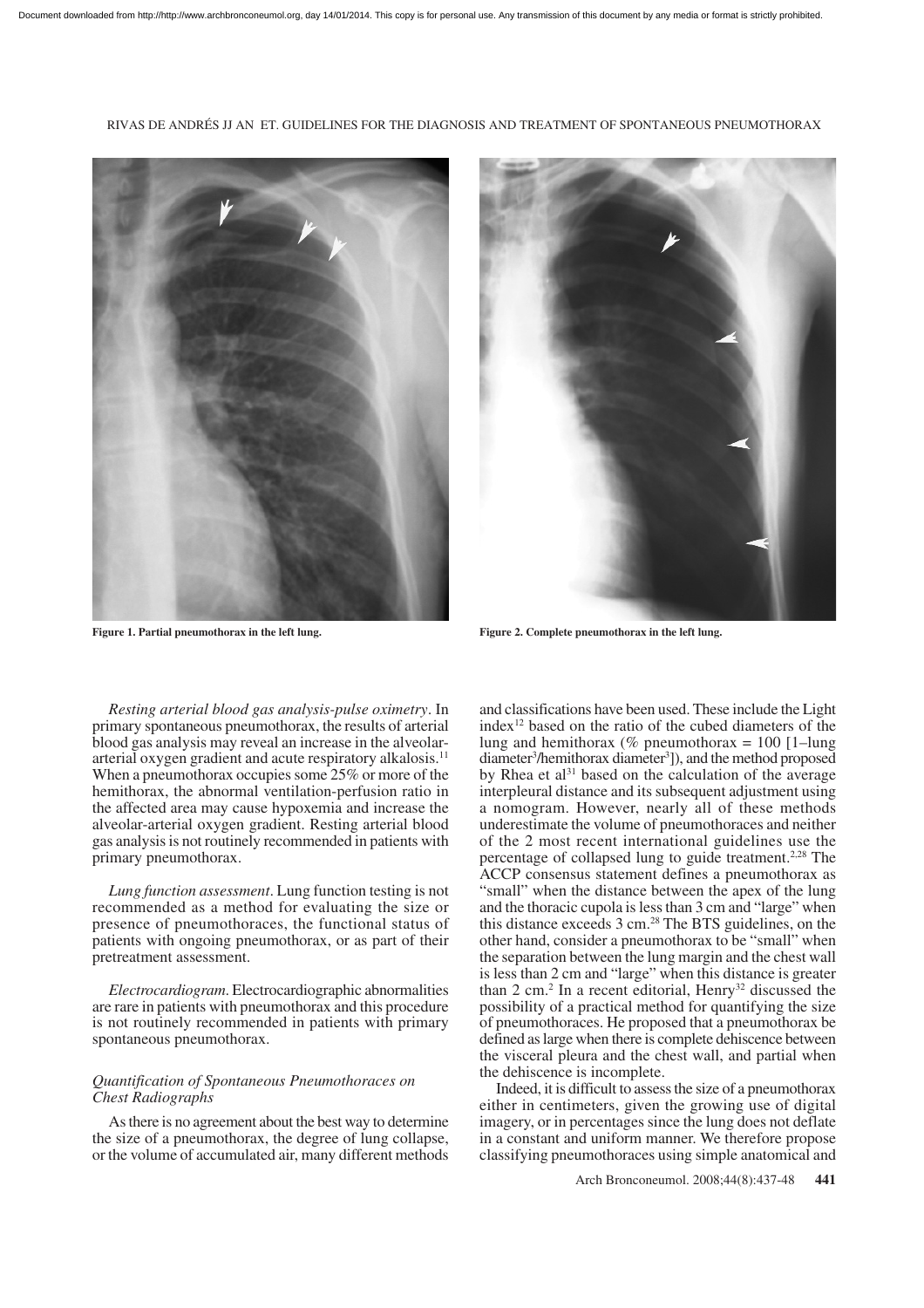

**Figure 3. Complete pneumothorax with total lung collapse in the right lung.**

morphological criteria, as follows: *a)* partial, if the visceral pleura is separated from the chest wall along only part of the pleural space, generally apical (Figure 1); *b)* complete, when the visceral and parietal pleuras are completely separated from the base to the apex of the pleural space without total lung collapse (Figure 2); and *c)* complete with total lung collapse, when there is such collapse and also uniform formation of a stump (Figure 3). This method for quantifying the size of pneumothoraces on plain radiographs is simple, easy, and quick, and together with the clinical assessment of the patient's condition provides enough information to support a decision about the optimum treatment strategy.

#### **General Approach to Management**

The aims in the management of pneumothorax are to reexpand the lung, minimize morbidity, prevent recurrence, and provide appropriate treatment for symptoms. In patients with secondary pneumothorax, the underlying disease is also treated. While the solution lies in the appropriate use of existing treatments, this does not mean that research into new approaches should be abandoned.

## *General Measures*

One of the principal therapeutic measures in these patients is adequate analgesia for relief of pain caused by the pneumothorax itself and the treatment applied.

There is no evidence that confining the patient to bed favors lung reexpansion or air reabsorption, and complete bed rest can lead to complications in patients with spontaneous pneumothorax. When bed rest is indicated, routine prophylaxis for thromboembolism is important in all patients with risk factors. Physical or pharmaceutical preventive measures should be used, such as administration of low-molecular-weight heparin in appropriate doses (grade B recommendation).<sup>3</sup>

Spontaneous reabsorption of pneumothoraces occurs at rates from 1.25% to  $1.\overline{8}\%$  (50-75 mL) of the total volume of air in the pleural space per day and can be accelerated by as much as a factor of 4 by the administration of supplemental oxygen. Hospitalized patients waiting for assessment and patients admitted for a simple conservative treatment should receive supplemental oxygen, which reduces the partial pressure of nitrogen in the pleural capillaries and increases the rate of reabsorption of air from the pleural space (grade B recommendation). $^2$  The BTS recommends administration of supplemental high flow oxygen (for example, 10 L/min), while emphasizing that care should be taken in patients with COPD because of the risk of hypercapnia (grade B recommendation).2

Tobacco cessation should be one of the priorities of patients with spontaneous pneumothorax as it is an important preventive and therapeutic measure with respect to both the onset and recurrence of this condition as well as lung function impairment in general.

#### *Recommendations for Specific Situations*

Due to the increase in air travel and likewise in high risk sports and professions, the SEPAR guideline on respiratory disease and air travel, defines pneumothorax as a contraindication for air travel and stipulates that patients should not fly until complete reexpansion of the lung has been achieved.<sup>34</sup> Patients with pneumothorax should not, therefore, be permitted to fly until 72 hours after a pleural drainage tube is removed and then only if a chest radiograph obtained 48 hours after removal of the tube has confirmed that the problem has resolved (grade C recommendation).35 The Aerospace Medical Association states that, optionally, some airlines can accept the transport of passengers with chest tubes.36 In such cases, since it is difficult to guarantee continuous aspiration during the flight, a Heimlich valve assembly should be installed. In exceptional cases, evacuation of a pneumothorax may be necessary during a flight, and this procedure must be performed by trained personnel.

According to the BTS guidelines, commercial airlines advise individuals to avoid air travel for 6 weeks after an episode of primary spontaneous pneumothorax and stress that patients should not fly until resolution has been confirmed.2 Although there is no evidence that recurrence is caused by flying, the consequences of a pneumothorax occurring during a flight could be serious because of the lack of medical care. Restrictions on flying may be more justified in patients for whom pneumothorax is associated with higher risk, such as smokers and patients with underlying lung disease (secondary spontaneous pneumothorax). In patients with secondary pneumothorax who have not been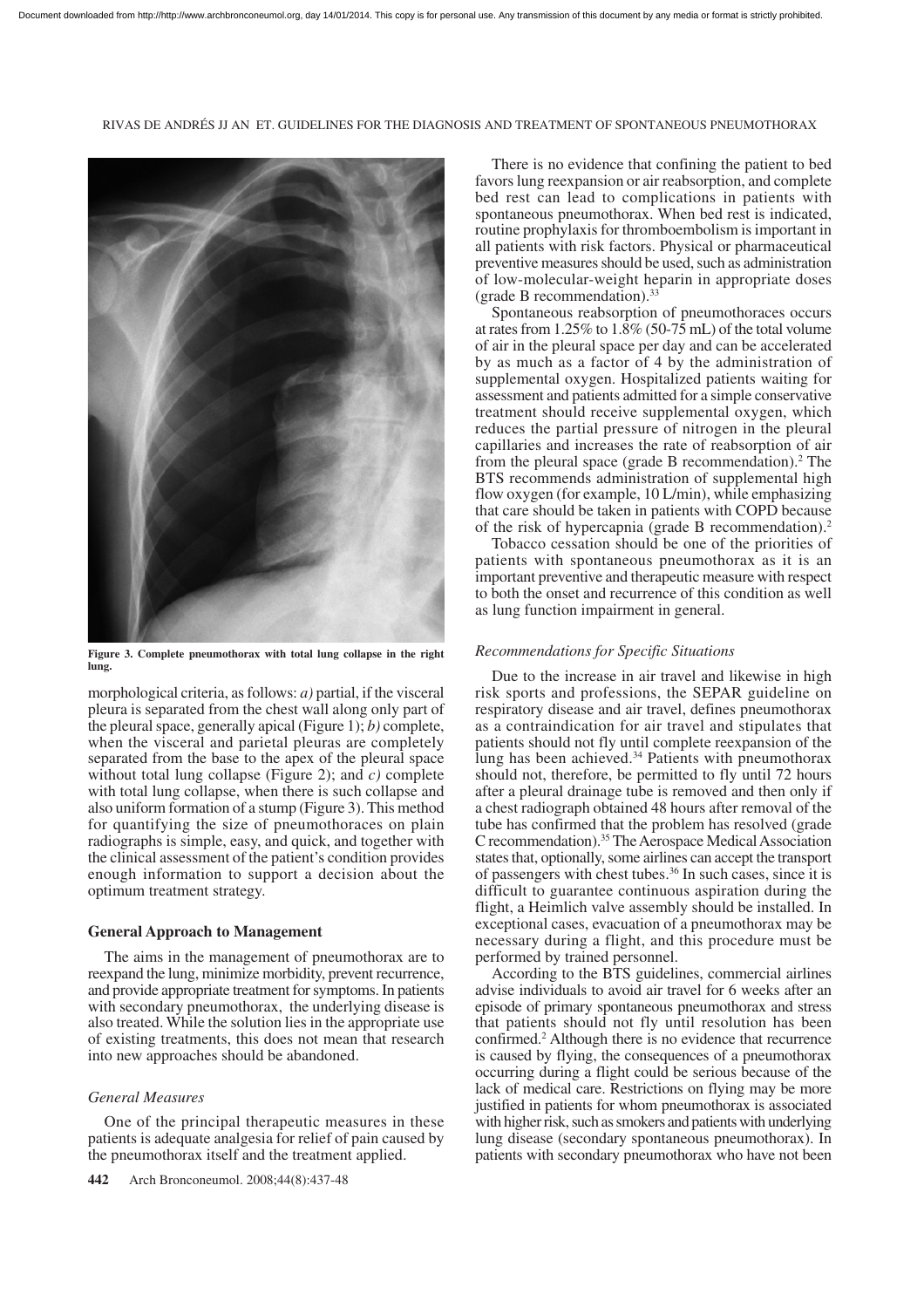treated surgically, air travel should be avoided for 1 year after an episode (grade C recommendation).2

Patients with a history of pneumothorax who have not been treated surgically should also be advised against practicing high risk sports, such as diving (grade C recommendation).2 The BTS guidelines on the respiratory aspects of fitness for diving recommend that such patients should avoid diving until they have undergone bilateral surgical thoracotomy with apical pleurectomy or pleural abrasion.37 VATS is not included in this criteria because the rate of recurrence reported—between 5% and 10%in some case series is unacceptable for this high-risk activity. Therefore, bilateral thoracotomy with apical pleurectomy (associated with a  $0.5\%$  rate of recurrence<sup>38</sup>) or bilateral VATS with apical pleurectomy (with a 0% recurrence rate<sup>39</sup>) should be the first-line interventions in these patients.

#### *Follow-up and Monitoring*

No follow-up is required when spontaneous pneumothorax has fully resolved. However, patients with untreated spontaneous pneumothorax and outpatients with chest tubes should be followed by the appropriate specialist physicians depending on their availability at different levels of the health care system.

#### **Treatment of Primary Spontaneous Pneumothorax**

Primary pneumothorax affects individuals without apparent lung disease and should not, therefore, be considered a serious disease. In most cases, the condition resolves with observation or minimally invasive procedures and its impact on the activities of daily living of these patients is slight.

The chief objective of the management of primary pneumothorax is elimination of the intrapleural air, either by observation in the case of partial pneumothorax or by evacuation using any of several different methods when the pneumothorax is complete and/or there is total lung collapse. The secondary aim is to prevent recurrence when there is a high probability of recurrence or when recurrence could potentially be serious. We will now analyze the therapeutic approach step by step on the basis of a treatment algorithm (Figure 4).

#### *Notes on the Treatment Algorithm for Primary Spontaneous Pneumothorax.*

*1.* Observation should be the first-line treatment for patients who have a partial pneumothorax and no dyspnea (grade B recommendation).40 Persistent dyspnea in a patient with a partial pneumothorax should raise the suspicion of an underlying disease (and therefore secondary spontaneous pneumothorax) or an increase in the size of the pneumothorax. Some authors recommend observation in the emergency department for 3 to 6 hours, after which the patient can be discharged if a repeat plain chest radiograph confirms that the pneumothorax is stable (grade D recommendation).2 These patients do not require hospitalization, unless they live at a great distance from



**Figure 4. Treatment algorithm for primary spontaneous pneumothorax.**

the hospital or would have serious difficulties in reaching an emergency department.<sup>28</sup> They should always receive clear instructions to return to the emergency department if they should have difficulty breathing.

Although, at a reabsorption rate of 1.25% to 1.8% per day, a  $25\%$  pneumothorax should take 20 days to resolve,  $41$ there is insufficient evidence to support a specific schedule for reviewing the patient's condition. The ACCP expert panel recommends a follow-up visit between 2 and 14 days,<sup>28</sup> and it seems reasonable to us that at least 1 chest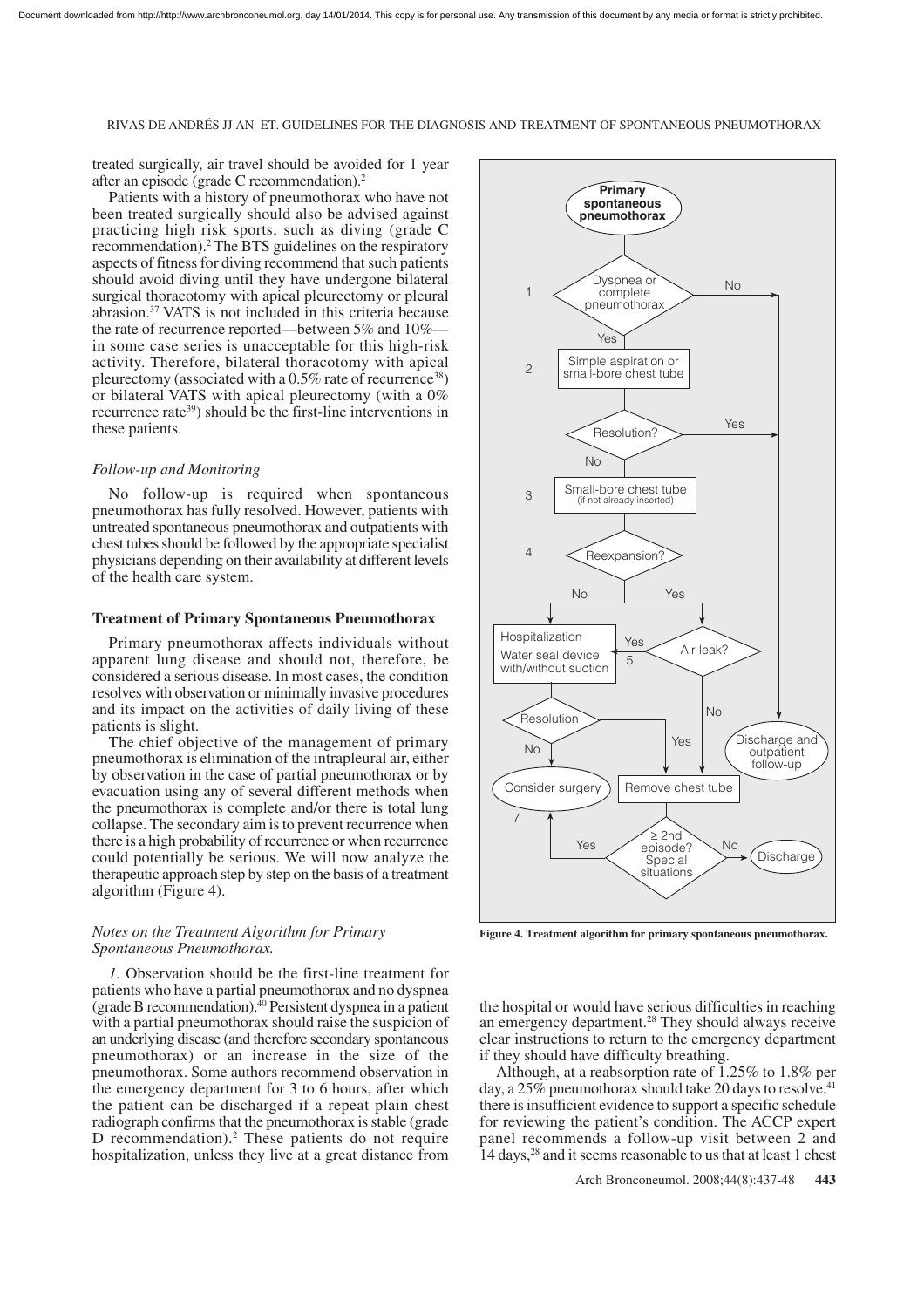radiograph should be obtained to confirm resolution (grade D recommendation).

*2.* Although simple aspiration is not a widely used procedure in Spain—only 1 article has been published on this topic in Spanish in the last  $10$  years<sup>42</sup>—several randomized clinical trials have shown this procedure to be as effective in both the short and long term as chest tube drainage (grade A recommendation).<sup>43-45</sup> Moreover, it is associated with less pain and patients do not have to be admitted to hospital. The rate of immediate resolution ranges between 50% and 88%, results similar to those achieved with chest tube drainage. Using simple aspiration, primary spontaneous pneumothorax can be managed in a large number of patients without hospitalization.

In primary pneumothorax, the BTS guidelines recommend repeating simple aspiration when the first attempt is unsuccessful, especially when only a small volume of air was removed in the first aspiration (grade B recommendation).<sup>2</sup>

Several methods are used to perform simple aspiration, ranging from venous catheters to small-bore chest tubes that can be removed once reexpansion of the lung is confirmed. If the patient is discharged from the emergency department with an indwelling small-bore catheter, the procedure is considered to be chest drainage.<sup>39</sup> In other words, the difference between simple aspiration and small-bore tube drainage is the time the tube remains in place. Both methods are equally valid in the management of complete primary spontaneous pneumothorax, particularly when small-bore tube drainage is used as an outpatient treatment.8 Before a patient is discharged, a chest radiograph should always be obtained to confirm reexpansion of the lung.

*3.* Most studies have found no differences in the success rate obtained between small-bore catheter drainage  $($ " 14F) and intercostal tube drainage  $($ "16F). The firstline treatment is, therefore, chest drainage with smallbore catheters for both in-hospital and outpatient<br>management of this condition (grade B management of this condition (grade B recommendation).46-47 Moreover, small-bore catheters are easier to insert and cause less discomfort.

*4.* The catheter can be withdrawn and the patient discharged once the air leak has resolved and lung reexpansion has been confirmed radiographically.

*5.* When an air leak persists after complete reexpansion of the lung, the patient should be connected to a one-way valve or underwater seal system. This strategy usually achieves resolution of the pneumothorax within an average of 48 hours (grade B recommendation).<sup>41</sup> Valve systems make possible outpatient treatment in patients able to cooperate who live near the hospital.

*6.* There is no evidence that the early use of suction with pleural drainage speeds up the resolution of pneumothoraces.48 Conclusions based on clinical trials of the application of suction indicate that it provide no benefit after pulmonary lobectomy and in most cases delayed resolution of the air leak (grade A recommendation).49 The use of suction is often decided on an empirical basis when there is a persistent air leak or the lung fails to reexpand, but there is no consensus on how much pressure should be used. The risk of pulmonary edema caused by reexpansion is anecdotal and should not delay the use of suction when this strategy is considered necessary.<sup>8</sup> When used, suction should always be carried out in a setting where there is appropriate supervision and monitoring.

Another aspect as yet little studied is the influence of physiotherapy on the resolution of pneumothorax. It would appear reasonable to hypothesize that, in the absence of a significant air leak, respiratory physiotherapy should favor resolution of the condition and the elimination of air from the pleural space. There is no pathophysiologic basis for the popular belief and conventional medical practice of ensuring bed rest in patients with spontaneous pneumothorax, including those with chest drainage. $2,28$ 

A chest radiograph should always be obtained to confirm reexpansion of the lung. There is no evidence supporting the need to clamp the drainage tube or wait for a specific interval before removing the tube after reexpansion of the lung has been confirmed (grade B recommendation).<sup>48</sup> Noppen<sup>50</sup> recommends waiting 12 hours after the last evidence of an air leak (grade D recommendation), although this recommendation is of little use since the interval that elapses before air leaks are assessed in such patients is rarely less than 24 hours.

In various countries, including Spain, many physicians prefer to clamp the drainage tube for a short period before removal  $(47\%$  in the ACCP expert panel<sup>28</sup>). The objective is to detect small or intermittent leaks and to render the installation of a new drain unnecessary if such leaks are found. Since clamping a chest drain is a potentially dangerous procedure, it should only be carried out under the supervision of trained medical personnel who can unclamp it if necessary. A drainage tube should never be clamped for more than 6-12 hours (grade D recommendation).28

*7.* In most patients with primary pneumothorax and an air leak, the condition resolves in under 2 weeks.<sup>51</sup> However, it is common practice to refer the patient to a thoracic surgeon or to contact a thoracic surgery department to arrange definitive surgical treatment because of the zero mortality rate and low morbidity associated with such surgery. There is, however, no scientific evidence to support this practice and, consequently, it may be just as appropriate to proceed in any other way based on organizational criteria.

The following are indications for surgical treatment of primary spontaneous pneumothorax taking into account the risk of recurrence or serious complications: a second ipsilateral pneumothorax, first contralateral or simultaneous bilateral pneumothorax, first episode of tension pneumothorax, significant spontaneous hemothorax, and a high risk profession or activity (pilots, divers, parachutists,  $etc).<sup>2</sup>$ 

## *Definitive Treatment of Primary Spontaneous Pneumothorax*

None of the methods used to cure pneumothorax or prevent its recurrence have to date been shown to be clearly superior to any other. When recommending one procedure over another, however, we should evaluate the risk-benefit ratio for each. Chemical pleurodesis with sclerosing agents is less effective than surgical procedures and is not recommended for primary spontaneous pneumothorax.46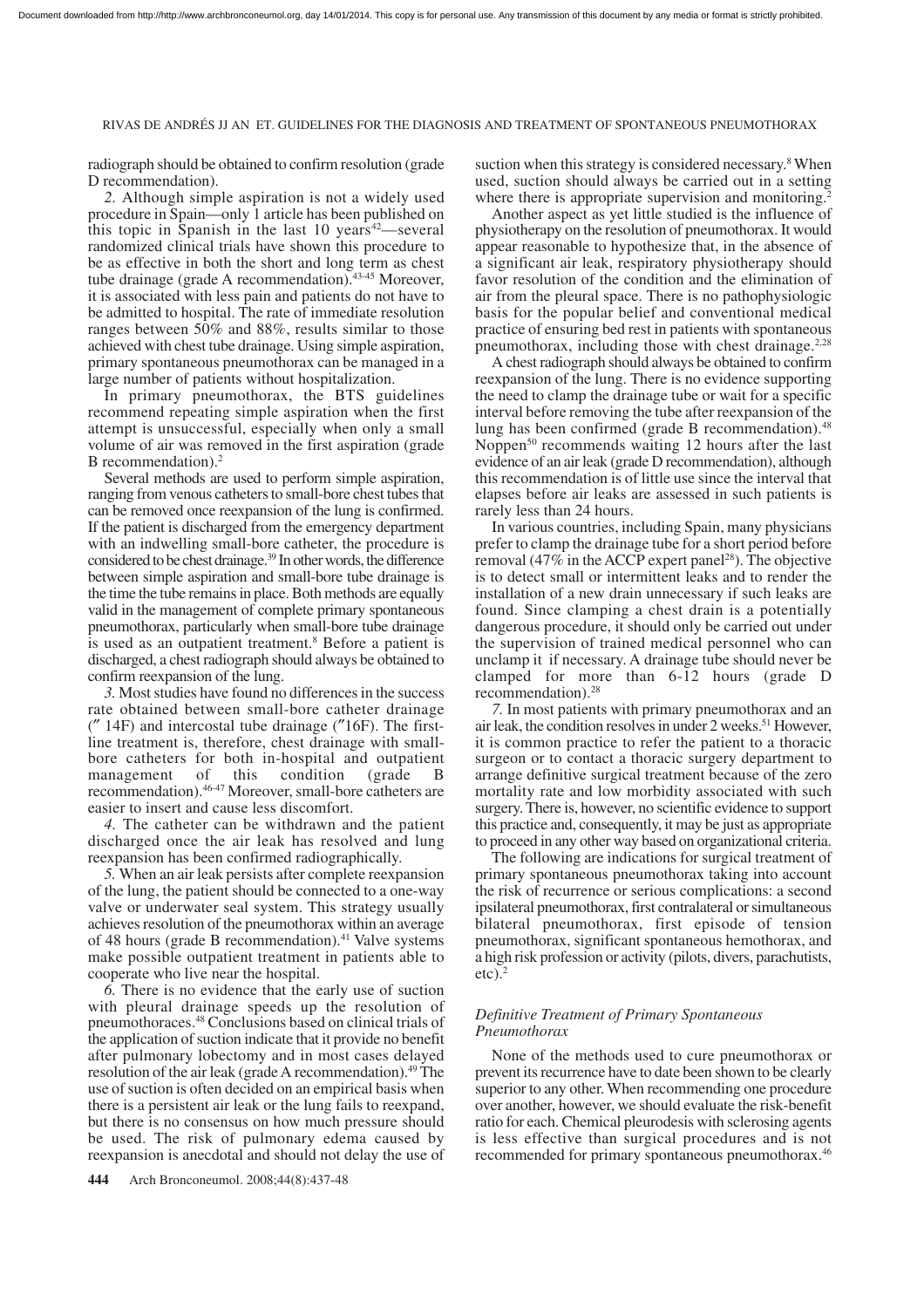Thoracotomy with total pleurectomy is the method associated with the lowest rate of recurrence, but it would be a very aggressive intervention for the treatment of primary pneumothorax (grade D recommendation).<sup>28</sup> VATS provides similar results to thoracotomy with respect to prevention, and is associated with fewer complications and a better cosmetic result (grade C recommendation). $52$ Bullectomy with pleural abrasion is the technique most often used by most thoracic surgeons (grade D recommendation).28

Intrapleural instillation of talc via a chest drainage tube or thoracoscopy has been used successfully,<sup>20</sup> but experimental studies and some experts have raised reasonable doubts about the safety of this procedure.<sup>53,54</sup> For this reason, talc pleurodesis is not recommended in young patients, who represent the majority of primary pneumothorax patients.

## **Treatment of Secondary Spontaneous Pneumothorax**

As mentioned, patients with secondary spontaneous pneumothorax have an underlying pleural or pulmonary disease (most often COPD, with or without bullae), and the treatment of pneumothoraces in these patients is conditioned by their underlying disease.

As with primary spontaneous pneumothorax, observation remains the first-line treatment in patients who have partial pneumothorax and no dyspnea, although this clinical picture generally occurs in patients with moderate-to-severe COPD and hospitalization is usually necessary in such cases. Patients with secondary spontaneous pneumothorax more often require chest drainage, and additional treatment to induce pleurodesis should be considered because, in addition to the underlying disease, the pneumothorax itself is a predictive factor for mortality in patients with COPD.7 The estimated recurrence of secondary spontaneous pneumothorax ranges from  $40\%$  to  $56\%$ .

A more aggressive approach is generally considered more appropriate in secondary than in primary pneumothorax, but no randomized trials have been undertaken and no consensus exists concerning the specific treatment that should be used in such cases. The ACCP consensus statement recommends that all patients who present with a first episode of secondary spontaneous pneumothorax should be treated with chest drainage followed by pleurodesis to prevent recurrence, although 19% of these experts recommended not performing pleurodesis until the second episode of pneumothorax.<sup>2</sup> Both the BTS and the Belgian Society of Pneumology recommend simple aspiration as an initial treatment in cases of partial pneumothorax in patients with mild lung disease, although they recognize that most of these patients will require chest drainage.<sup>2, 29</sup> The BTS recommends removal of the chest drain once the lung has reexpanded and all air leaks have resolved and reserves pleurodesis for patients with a persistent air leak or recurrent pneumothorax.2 In contrast, in patients with secondary spontaneous pneumothorax, the Belgian Society of Pneumology recommends implementing treatment to prevent recurrence after a first episode because of the high



**Figure 5. Algorithm for the treatment of secondary spontaneous pneumothorax. VATS indicates video-assisted thorascopic surgery.**

incidence of recurrence and the exponential increase in mortality in such cases.<sup>29</sup>

There is even less agreement on the best method of pleurodesis to be used when this procedure is indicated. The ACCP and the Belgian Society of Pneumology both recommend a minimally invasive technique, such as thoracoscopy or VATS, as a first-line approach because of lower morbidity.<sup>28,29</sup> They reserve axillary thoracotomy with pleural abrasion as a second choice. However, the BTS recommends thoracotomy as a first-line strategy and reserves VATS for patients unable to tolerate open surgery.2

Although no large body of evidence exists, autologous blood-patch pleurodesis may represent an alternative treatment in selected patients who have clinically significant underlying lung disease and persistent air leaks. This option would be chosen precisely to avoid treatments associated with higher rates of morbidity and mortality.55,56

We will now analyze a step by step approach to management based on a treatment algorithm (Figure 5).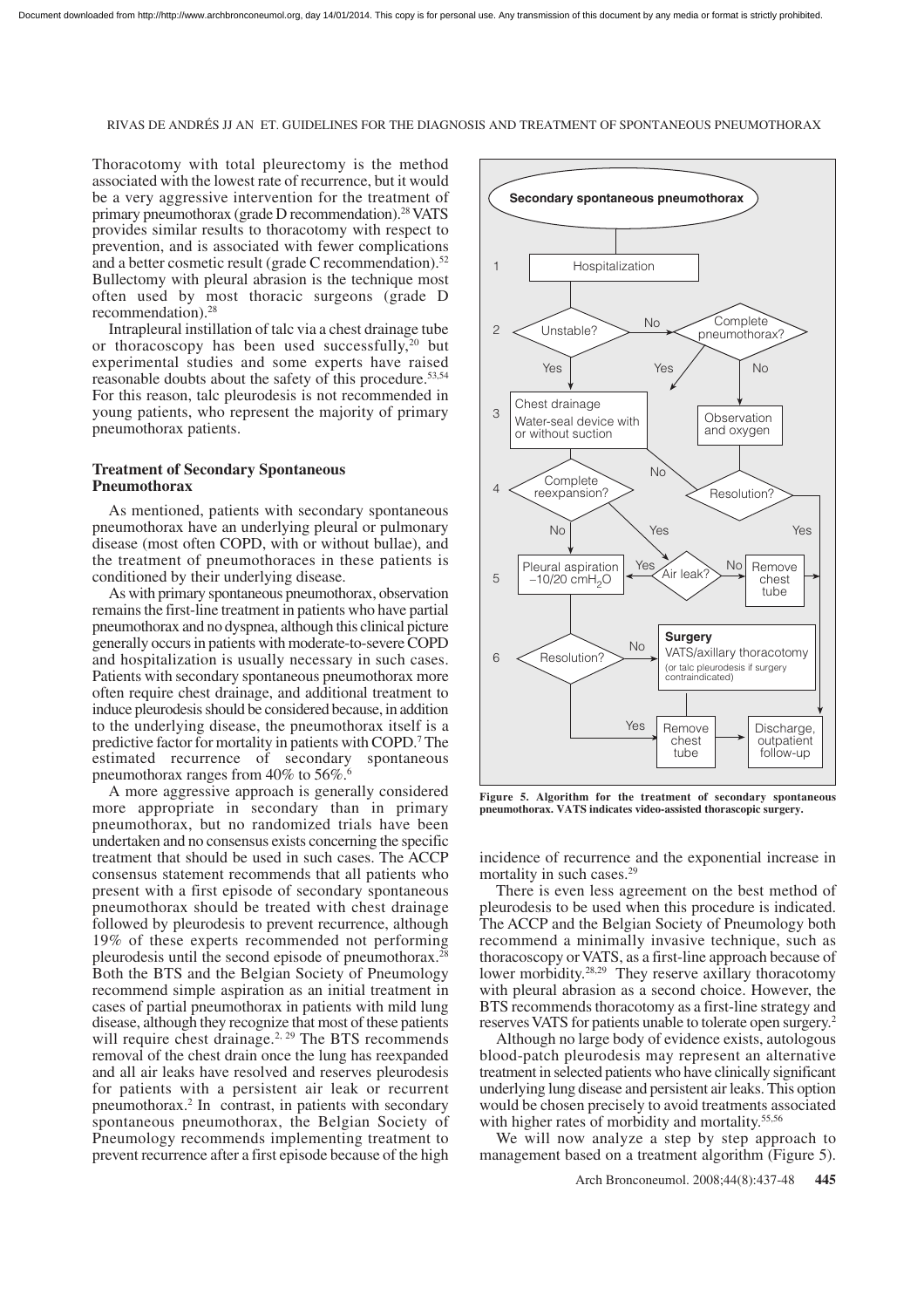## *Notes on the Treatment Algorithm for Secondary Spontaneous Pneumothorax*

*1.* For all patients with secondary spontaneous pneumothorax hospitalization is recommended in view of the high morbidity and mortality associated with the underlying disease, irrespective of the clinical parameters or the treatment proposed (grade D recommendation).2,11,20,29

*2.* Patients with a partial secondary pneumothorax who remain clinically and functionally stable do not require simple aspiration or small-bore catheter drainage. The main reason for hospitalizing these patients is to ensure observation and the administration of supplemental oxygen if indicated. Patients with complete pneumothorax—who represent the majority in this group—will all require chest drainage irrespective of whether their condition is stable or unstable (grade C recommendation).<sup>2,28,29</sup> Simple aspiration is not recommended in such cases, even by the BTS, because of its ineffectiveness.<sup>2</sup>

*3.* In stable patients with complete pneumothorax, although small-bore catheter drainage  $(\leq 14F)$  can be used, a larger tube (>16F) is preferable given the presence of underlying disease, and the larger size must be used when there is a risk that the patient may require mechanical ventilation (grade C recommendation).<sup> $2,28,29$ </sup>

*4.* In patients under observation, a chest drain should be inserted if there is any increase in the size of the pneumothorax or if dyspnea develops. As in the case of primary spontaneous pneumothorax, an underwater seal system may be sufficient initially, and suction (–10/20 cm  $H<sub>2</sub>$ )will be required if complete reexpansion of the lung is not achieved (grade C recommendation).<sup>2,28,29</sup>

*5.* Once complete reexpansion has been achieved and there has been no evidence of air leaks for 24 hours, the chest drain can be removed, but only after resolution has been confirmed radiographically. While many physicians recommend clamping the tube for a short period before removal in case there is an immediate recurrence of the pneumothorax, no consensus has been reached on this point (grade D recommendation).<sup>28</sup> Air leaks are common and a more aggressive approach should be considered if they persist for 4 to 7 days because such strategies have been observed to result in improved efficacy and be more cost effective in the long term (grade C recommendation).<sup>28,30,57</sup> In any case, all such decisions should be made on a caseby-case basis taking into account the clinical situation and organizational circumstances (the patient's age, the immediate availability of an operating room, etc) that may influence the decision about which procedure is preferable.

*6.* The recommended surgical intervention is abrasive pleurodesis or bullectomy with apical pleurectomy using VATS (for better visualization) or axillary thoracotomy. While thoracotomy with pleurectomy is associated with the lowest recurrence rate, this procedure is considered too aggressive to be used as an initial treatment (grade C recommendation).2,28,29

Intrapleural instillation of talc via a chest tube or thoracoscopy has been shown to be effective in patients with secondary spontaneous pneumothorax and severe COPD, and this treatment is used more widely and is more justified in this setting than in patients with primary pneumothorax.20 Nevertheless, it should be reserved for patients in whom surgery is contraindicated and cases in which the prognosis for the underlying disease is poor (grade  $D$  recommendation).<sup>2,28,29</sup>

#### **Catamenial Pneumothorax**

Catamenial pneumothorax is a rare condition that occurs during menstruation (although premenstrual and even intermenstrual cases have been reported).58,59 Between the publication of the first description by Maurer and 2004, a total of 229 cases were published, but it is likely that this condition is underdiagnosed.60 Conventional management, which is based on pleurodesis and hormone therapy, is associated with a high failure rate.58

The etiology of catamenial pneumothorax is poorly understood and several theories based on clinical and experimental findings have been proposed.61 The first of these postulates the presence of congenital defects in the diaphragm that allow air to pass into the pleural space during menstruation owing to permeability of the Fallopian tubes. The second hypothesis is based on the same mechanism but suggests that the diaphragmatic fenestrations could be caused by endometriosis. A third hypothesis suggests that endometriosis of the lung parenchyma could give rise to air leaks during menstruation. Finally, prostaglandin F2, a powerful bronchoconstrictor and vasoconstrictor that could cause alveolar rupture, has been found in some women during menstruation.

Based on these pathogenic mechanisms we can identify 2 groups of patients: those who have diaphragmatic defects and those who do not.62 The presence of fenestrations in the diaphragm has been reported in over 50% of the cases described in the literature.<sup>60</sup> Consequently, most of the therapeutic strategies proposed include local treatment of the diaphragm by suture of the fenestrations, plication of the fenestrated areas of the diaphragm, resection of the membranous part of the diaphragm, or suture and pleurodesis with polyglycolic acid mesh.

No empirical treatment strategy has been clearly defined for the management of cases of catamenial pneumothorax without diaphragmatic defects. Some authors recommend conventional abrasion of the parietal pleura complemented by local treatment of the diaphragm on the basis that imperceptible defects may exist.<sup>58</sup>

While conventional hormone therapy used to suppress ovulation is not effective in most cases, amenorrhea induced by gonadotrophin analogues prevents recurrence of pneumothorax. However, as this hormonal treatment is not tolerated for long periods, it is reserved for use as a supportive therapy after surgery to prevent recurrence during the postoperative period while adhesions are forming on the surface of the diaphragm. Treatment with gonadotropin analogues should always be prescribed and monitored by a gynecologist.

#### *Special Circumstances*

Since suppression of the menses is probably the most effective way of preventing recurrence of catamenial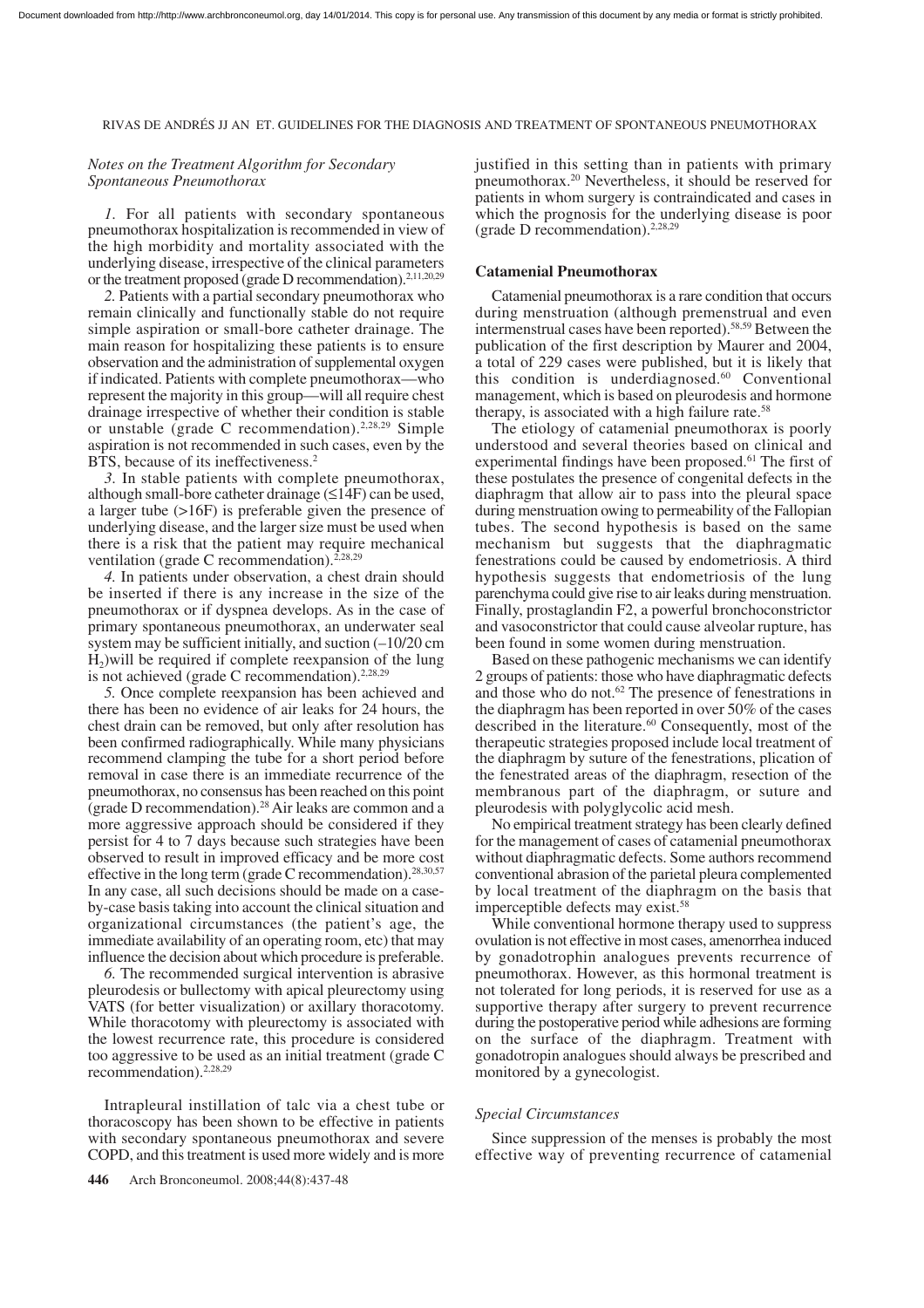pneumothorax, hysterectomy or adnexectomy in patients who require such treatment for other reasons is a definitive solution. For the same reason, recurrence of pneumothorax is unlikely during pregnancy and breastfeeding, however this effect is temporary because it is related to the associated amenorrhea.

#### **Complications**

Patients should be informed about the rare but serious immediate and delayed complications related to pneumothorax and its treatment. These include pulmonary edema caused by abrupt reexpansion of the lung in the case of a large pneumothorax or one that has persisted for several days (10%); hemopneumothorax caused by the laceration of a blood vessel during the insertion of a conventional chest tube or by tearing of the adhesions between the parietal and visceral pleura (5%); vagal reaction and systemic hypotension caused by pain or by edema secondary to lung reexpansion; intercostal neuralgia; pneumomediastinum and subcutaneous emphysema caused by alveolar rupture or incorrect pleural drainage; the presence of a tension pneumothorax  $(2\% - 3\%)$ ; simultaneous bilateral pneumothorax (2%); and failure of the lung to expand, chronic pneumothorax lasting over 3 months, and persistent air leak.<sup>11</sup>

## **Appendix**

#### Levels of Evidence<sup>63</sup>

*1++* High quality meta-analyses, systematic reviews of randomized controlled trials (RCTs), or RCTs with a very low risk of bias.

*1+* Well-conducted meta-analyses, systematic reviews of RCTs, or RCTs with a low risk of bias.

*1?* Meta-analyses, systematic reviews of RCTs, or RCTs with a high risk of bias.

*2++* High quality systematic reviews of case-control or cohort studies, or high quality case-control or cohort studies with a very low risk of confounding, bias, or chance and a high probability that the relationship is causal.

*2+* Well-conducted case-control or cohort studies with a low risk of confounding, bias, or chance and a moderate probability that the relationship is causal.

*2?* Case-control or cohort studies with a high risk of confounding, bias, or chance and a significant risk that the relationship is not causal.

*3*Non-analytic studies, such as case reports and case series. *4* Expert opinion.

## *Grades of Recommendations*<sup>63</sup>

*A* At least 1 meta-analysis, systematic review, or RCT rated as 1++ and directly applicable to the target population; or a systematic review, RCT, or a body of evidence consisting principally of studies rated as 1+ directly applicable to the target population and demonstrating overall consistency of results.

*B* A body of evidence including studies rated as 2++ directly applicable to the target population and demonstrating overall consistency of results or extrapolated evidence from studies rated as 1++ or 1+.

*C* A body of evidence including studies rated as 2+ directly applicable to the target population and demonstrating overall consistency of results or extrapolated evidence from studies rated as 2++.

*D* Evidence level 3 or 4 or extrapolated evidence from studies rated as 2+.

## **REFERENCES**

- 1. Gupta D, Hansell A, Nichols T, Duong T, Ayres JG, Strachan D. Epidemiology of pneumothorax in England. Thorax. 2000;55:666-71.
- Henry A, Arnold T, Harvey J. BTS guidelines for the management of spontaneous pneumothorax. Thorax. 2003;58 Suppl 2:39-52.
- 3. Melton LJ, Hepper NGG, Offord KP. Incidence of spontaneous pneumothorax in Olmsted Country, Minnesota: 1950-1974. Am Rev Respir Dis. 1979;120:1379-82.
- 4. Bense L, Eklund G, Wiman LG. Smoking and the increased risk of contracting spontaneous pneumothorax. Chest. 1987;92:1009-12.
- 5. Schramel FM, Postmus PE, Vanderschueren RG. Current aspects of spontaneous pneumothorax. Eur Respir J. 1997;10:1372-9.
- 6. Lippert HL, Lund O, Blegvad S, Larsen HV. Independent risk factors for cumulative recurrence rate after first spontaneous pneumothorax. Eur Respir J. 1991;4:324-31.
- 7. Videm V, Pillgram-Larsen J, Ellingsen O, Andersen G, Ovrum E. Spontaneous pneumothorax in chronic obstructive pulmonary disease: complications, treatment and recurrences. Eur J Respir Dis. 1987;71:365-71.
- 8. Baumann MH. Management of spontaneous pneumothorax. Clin Chest Med. 2006;27:369-81.
- 9. Sadikot RT, Greene T, Meadows K, Arnold AG. Recurrence of primary spontaneous pneumothorax. Thorax 1997;52:805-9.
- 10. Voge VM, Anthracile R. Spontaneous pneumothorax in the USAF aircrew population: a retrospective study. Aviat Space Environ Med. 1986;57:939-49.
- 11. Sahn SA, Heffner JE. Spontaneous pneumothorax. N Engl J Med. 2000;342:868-74.
- 12. Light RW. Management of spontaneous pneumothorax. Am Rev Respir Dis. 1993;148:245-8.
- 13. Cottin V, Streichenberger N, Gamondes JP, Thevenet F, Loire R, Cordier JF. Respiratory bronchiolitis in smokers with spontaneous pneumothorax. Eur Respir J. 1998;12:702-4.
- 14. Smit HJM, Chatrou M, Postmus PE. The impact of spontaneous pneumothorax and its treatment on the smoking behaviour of young adult smokers. Respir Med. 1998;92:1132-6.
- 15. Smit HJ, Deville WL, Schramel FM, Schreurs JM, Sutedja TG, Postmus PE. Atmospheric pressure changes and outdoor temperature changes in relation to spontaneous pneumothorax. Chest. 1999; 116:676-81.
- 16. Noppen M, Verbanck S, Harvey J, Van Herreweghe R, Meysman M, Vincken W, et al. Music: a new cause of primary spontaneous pneumothorax. Thorax. 2004;59:722-4.
- 17. Baumann MH. Do blebs cause primary spontaneous pneumothorax? Pro: Blebs do cause primary spontaneous pneumothorax. J Bronchol. 2002;9:313-8.
- 18. Noppen M. Do blebs cause primary spontaneous pneumothorax? Con: Blebs do not cause primary spontaneous pneumothorax. J Bronchol. 2002;9:319-23.
- 19. Bense L, Lewander R, Eklund G, Odont D, Hedentierna G, Wiman LG. Nonsmoking, non alpha-1-antitrypsin deficiency-induced emphysema in nonsmokers with healed spontaneous pneumothorax, identified by computed tomography of the lungs. Chest. 1993; 103:433-8.
- 20. Tschopp JM, Rami-Porta R, Noppen N, Astoul P. Management of spontaneous pneumothorax: state of the art. Eur Respir J. 2006;28: 637-50.
- 21. Jordan KG, Kwong JS, Flint J, Muller NL. Surgically treated pneumothorax: radiologic and pathologic findings. Chest. 1997;111: 280-5.
- 22. Lesur O, Delorme N, Frogamet JM, Bernadac P, Polu JM. Computed tomography in the etiologic assessment of idiopathic spontaneous pneumothorax. Chest. 1990;98:341-7.

Arch Bronconeumol. 2008;44(8):437-48 **447**